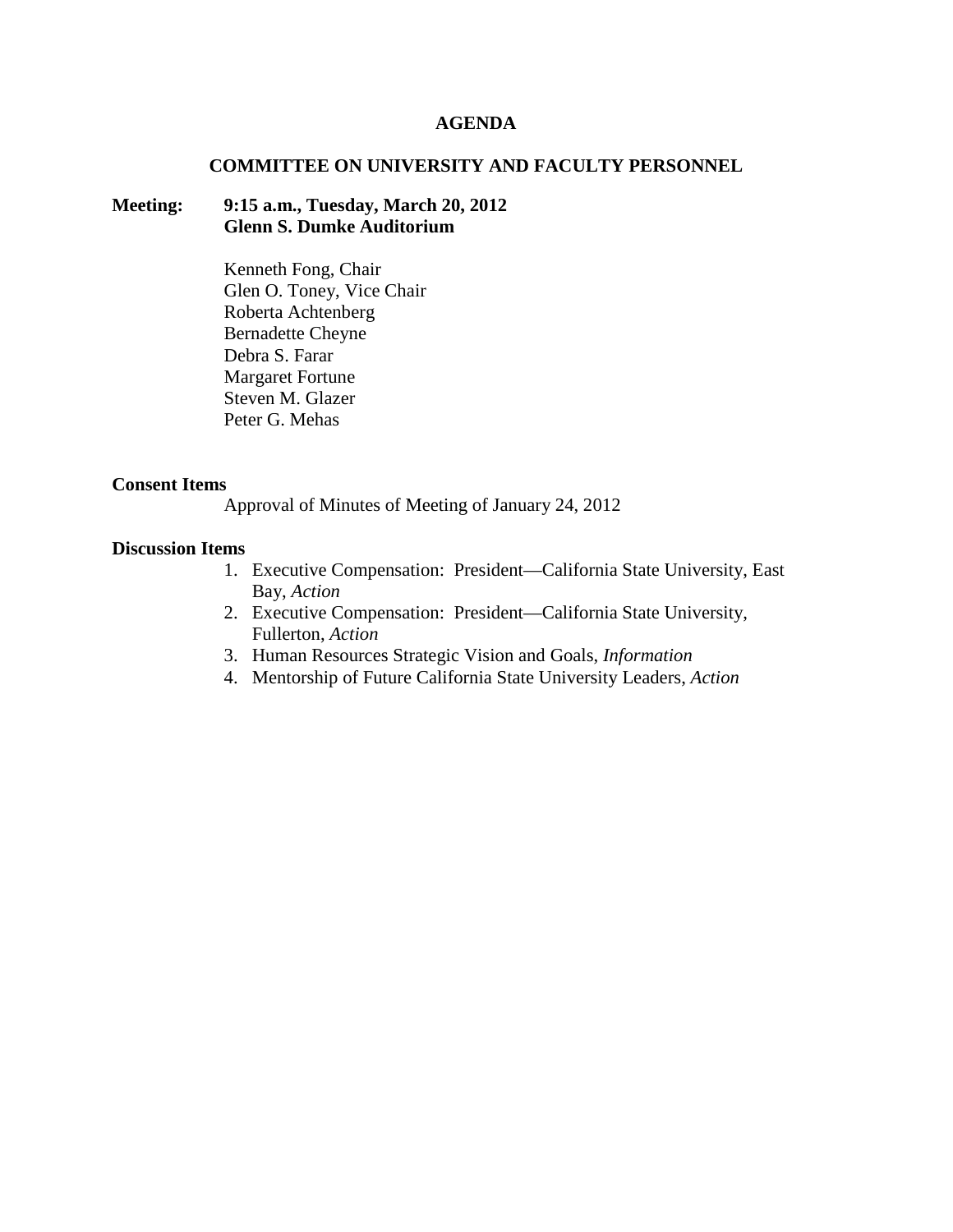# **MINUTES OF THE MEETING OF COMMITTEE ON UNIVERSITY AND FACULTY PERSONNEL**

**Trustees of The California State University Office of the Chancellor Glenn S. Dumke Conference Center 401 Golden Shore Long Beach, California**

**January 24, 2012**

## **Members Present**

Kenneth Fong, Chair Glen Toney, Vice Chair Roberta Achtenberg Herbert L. Carter, Chair of the Board Bernadette Cheyne Debra S. Farar Margaret Fortune Steven M. Glazer Charles B. Reed, Chancellor

Trustee Fong called the meeting to order.

## **Approval of Minutes**

The minutes of September 20, 2011, were approved as submitted.

## **Executive Compensation**

Chancellor Reed presented Agenda Item 1 which recommended compensation for the recently appointed interim president of California State University, Northridge. With the retirement of Dr. Jolene Koester as president, Dr. Harold L. Hellenbrand will serve in this capacity until a permanent president begins. Chancellor Reed recommended a salary of \$295,000, the same salary Dr. Koester had as president. He stated there is no housing allowance and Dr. Hellenbrand will return to his previous position and salary once a new president begins. The committee recommended approval of the item. (RUFP 01-12-01)

Chancellor Reed presented Agenda Item 2 which recommended compensation for the recently appointed interim president of California State University, Fullerton. Dr. Willie J. Hagan succeeds Dr. Milton Gordon until a permanent president begins. Chancellor Reed recommended a salary of \$295,000, the same salary Dr. Gordon had as president. He stated there is no housing allowance and Dr. Hagan will return to his previous position and salary once a new president begins. The committee recommended approval of the item. (RUFP 01-12-02)

Trustee Fong adjourned the meeting.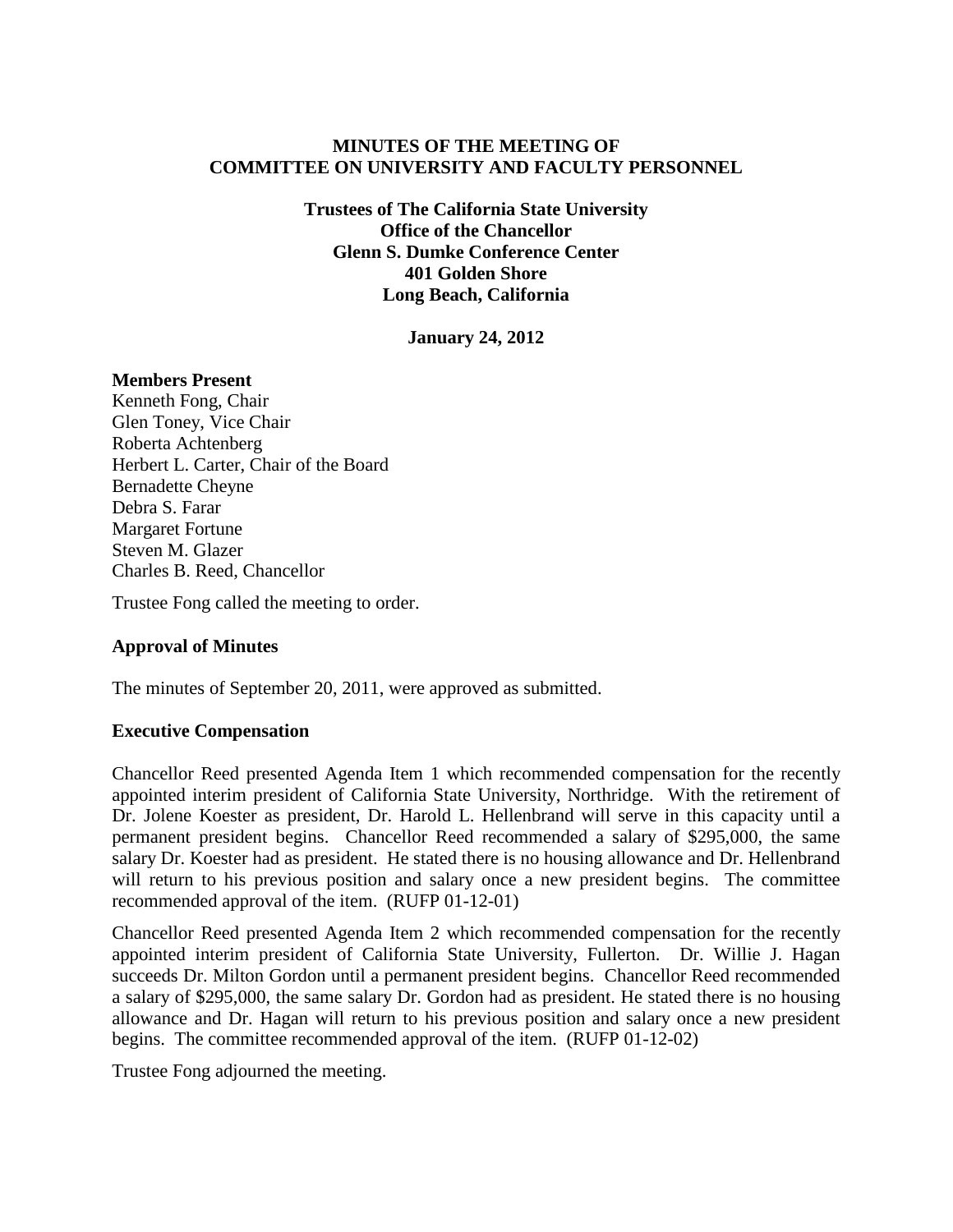**Action Item** Agenda Item 1 March 19-20, 2012 Page 1 of 2

# **COMMITTEE ON UNIVERSITY AND FACULTY PERSONNEL**

## **Executive Compensation: President – California State University, East Bay**

## **Presentation By**

Charles B. Reed Chancellor

## **Summary**

The California State University Board of Trustees appointed Dr. Leroy Morishita as president of California State University, East Bay in closed session on January 24, 2012. This action item presents the proposed compensation package for Dr. Morishita as president.

#### **Executive Compensation**

This item recommends that Dr. Leroy Morishita receive an annual salary of \$303,660 and an annual housing allowance of \$60,000 effective January 25, 2012, his starting date as president of California State University, East Bay.

In accord with existing policy of the California State University, Dr. Morishita will receive the following benefits:

- A vehicle allowance of \$1,000 per month in lieu of a university-provided vehicle.
- Standard benefit provisions afforded CSU executive classification employees.
- A transition program for university presidents, provided that Dr. Morishita meets the eligibility requirements passed by the CSU Board of Trustees on November 15, 2006 (RUFP 11-06-06).

The following resolution is recommended for adoption:

**RESOLVED**, by the Board of Trustees of the California State University, that Dr. Leroy Morishita shall receive a salary set at the annual rate of \$303,660 and an annual housing allowance of \$60,000 effective January 25, 2012, the date of his appointment as president of California State University, East Bay; and be it further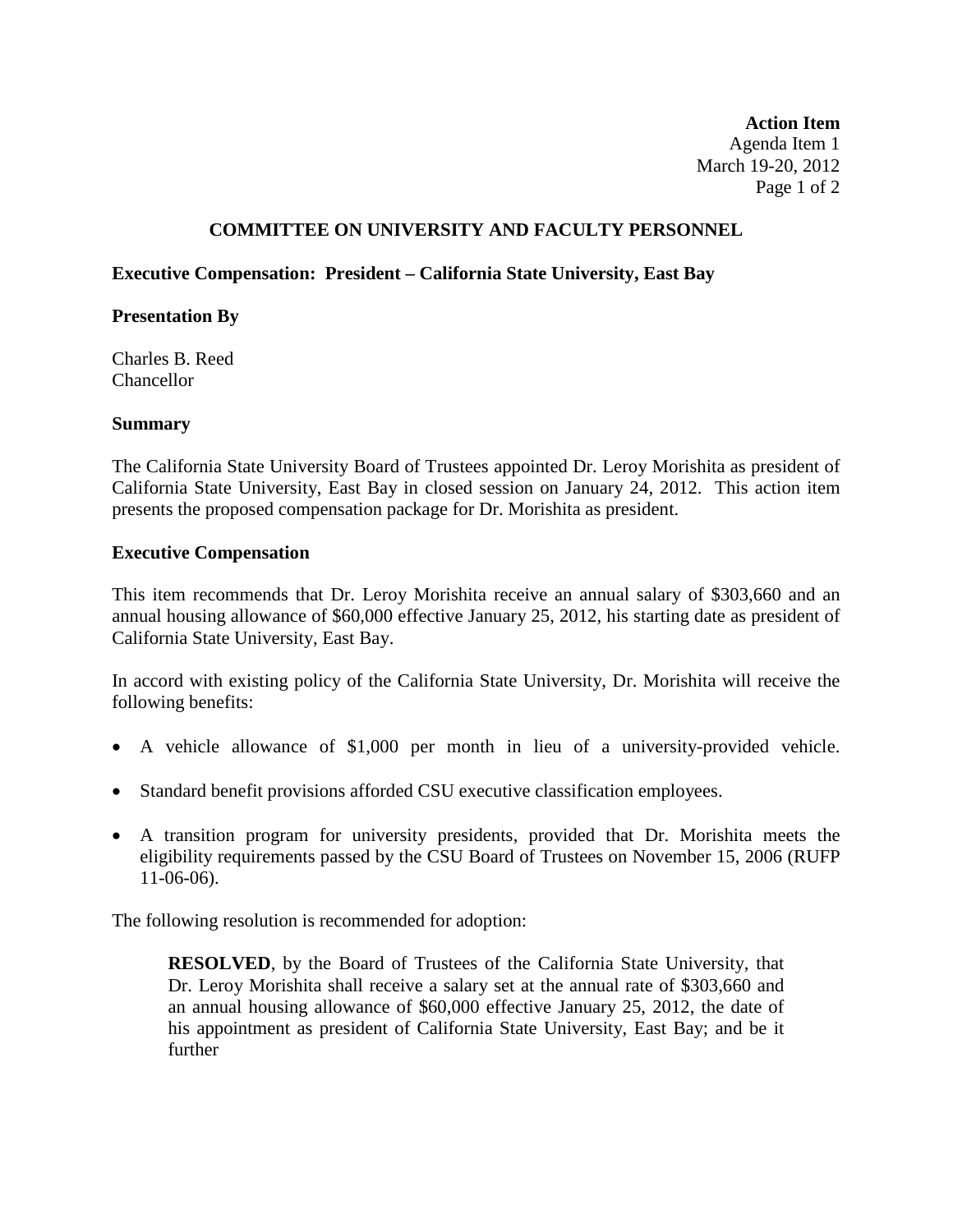U&FP Agenda Item 1 March 19-20, 2012 Page 2 of 2

> **RESOLVED,** Dr. Morishita shall receive additional benefits as cited in Agenda Item 1 of the Committee on University and Faculty Personnel at the March 20, 2012, meeting of the CSU Board of Trustees.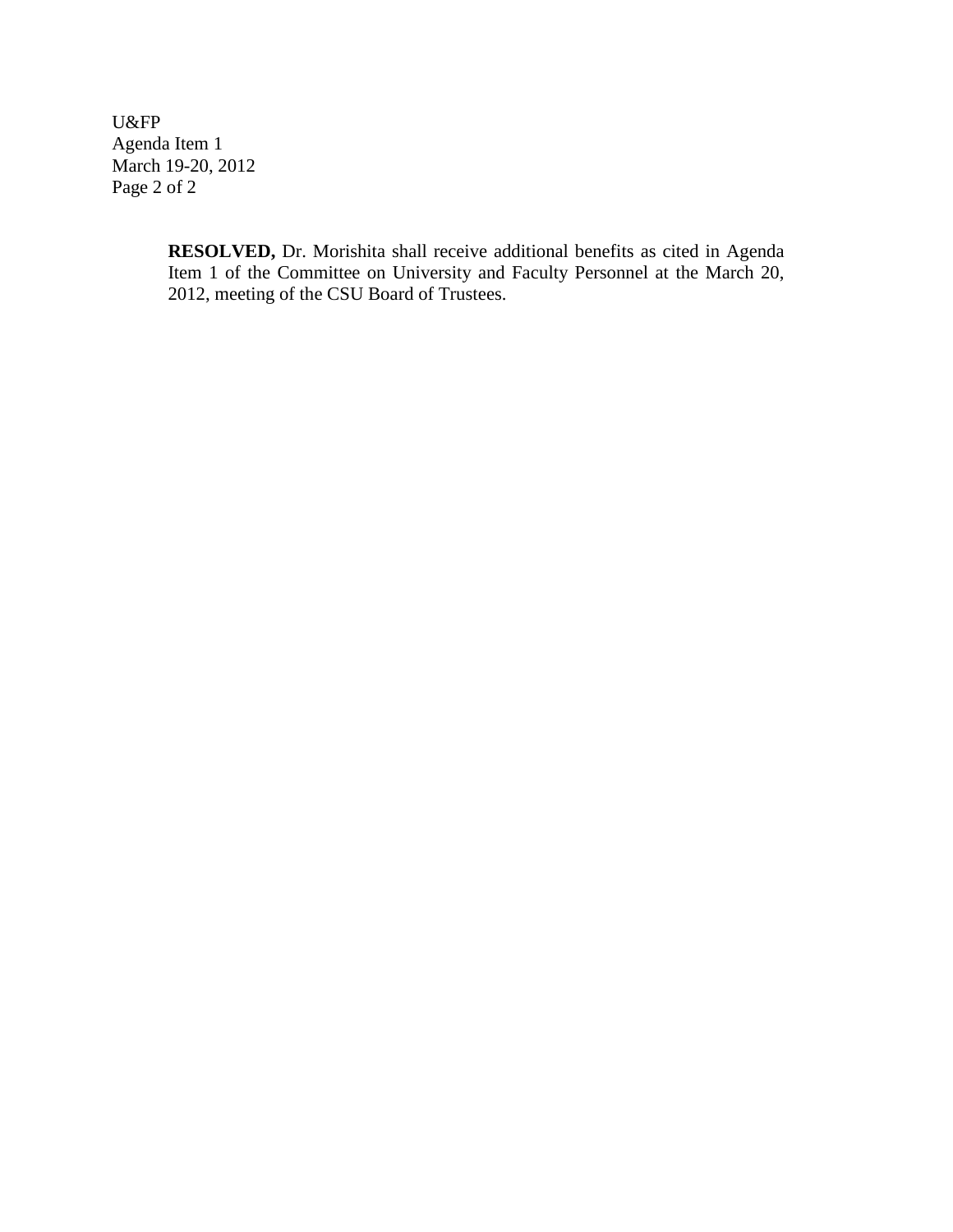**Action Item** Agenda Item 2 March 19-20, 2012 Page 1 of 2

# **COMMITTEE ON UNIVERSITY AND FACULTY PERSONNEL**

## **Executive Compensation: President – California State University, Fullerton**

## **Presentation By**

Charles B. Reed Chancellor

## **Summary**

The California State University Board of Trustees appointed Dr. Mildred Garcia as president of California State University, Fullerton in closed session on January 24, 2012. This action item presents the proposed compensation package for Dr. Garcia as president.

#### **Executive Compensation**

This item recommends that Dr. Mildred Garcia receive an annual salary of \$324,500 effective June 11, 2012, her starting date as president of California State University, Fullerton. Dr. Garcia shall be required to occupy the official university presidential residence located in Fullerton, California, as a condition of her employment as president.

In accord with existing policy of the California State University, Dr. Garcia will receive the following benefits:

- A vehicle allowance of \$1,000 per month in lieu of a university-provided vehicle.
- Standard benefit provisions afforded CSU executive classification employees.
- A transition program for university presidents, provided that Dr. Garcia meets the eligibility requirements passed by the CSU Board of Trustees on November 15, 2006 (RUFP 11-06- 06).
- Relocation of household goods and property from Carson, California, in an amount authorized by the chancellor.
- The university will provide temporary storage for Dr. Garcia's household furnishings and goods for 60 days, with the understanding that the chancellor may extend the storage period for an additional 30 days if necessary.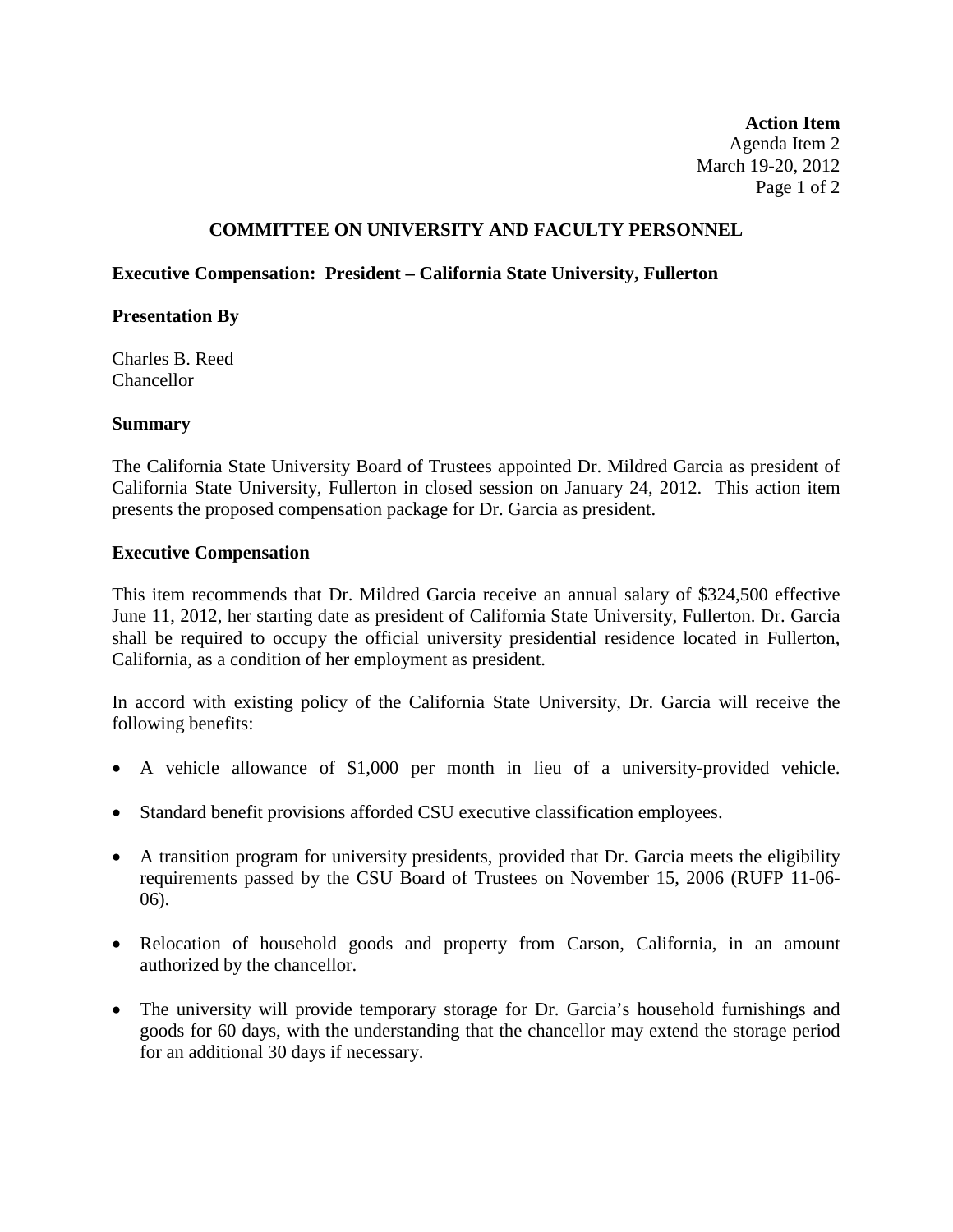U&FP Agenda Item 2 March 19-20, 2012 Page 2 of 2

Dr. Garcia will be eligible to hold the academic rank of full professor with tenure, subject to faculty approval, in the College of Education.

The following resolution is recommended for adoption:

**RESOLVED**, by the Board of Trustees of the California State University, that Dr. Mildred Garcia shall receive a salary set at the annual rate of \$324,500 effective June 11, 2012, the date of her appointment as president of California State University, Fullerton; and be it further

**RESOLVED,** Dr. Garcia shall occupy the official presidential residence located in Fullerton, California, as a condition of her employment as president; and be it further

**RESOLVED,** Dr. Garcia shall receive additional benefits as cited in Agenda Item 2 of the Committee on University and Faculty Personnel at the March 20, 2012, meeting of the CSU Board of Trustees.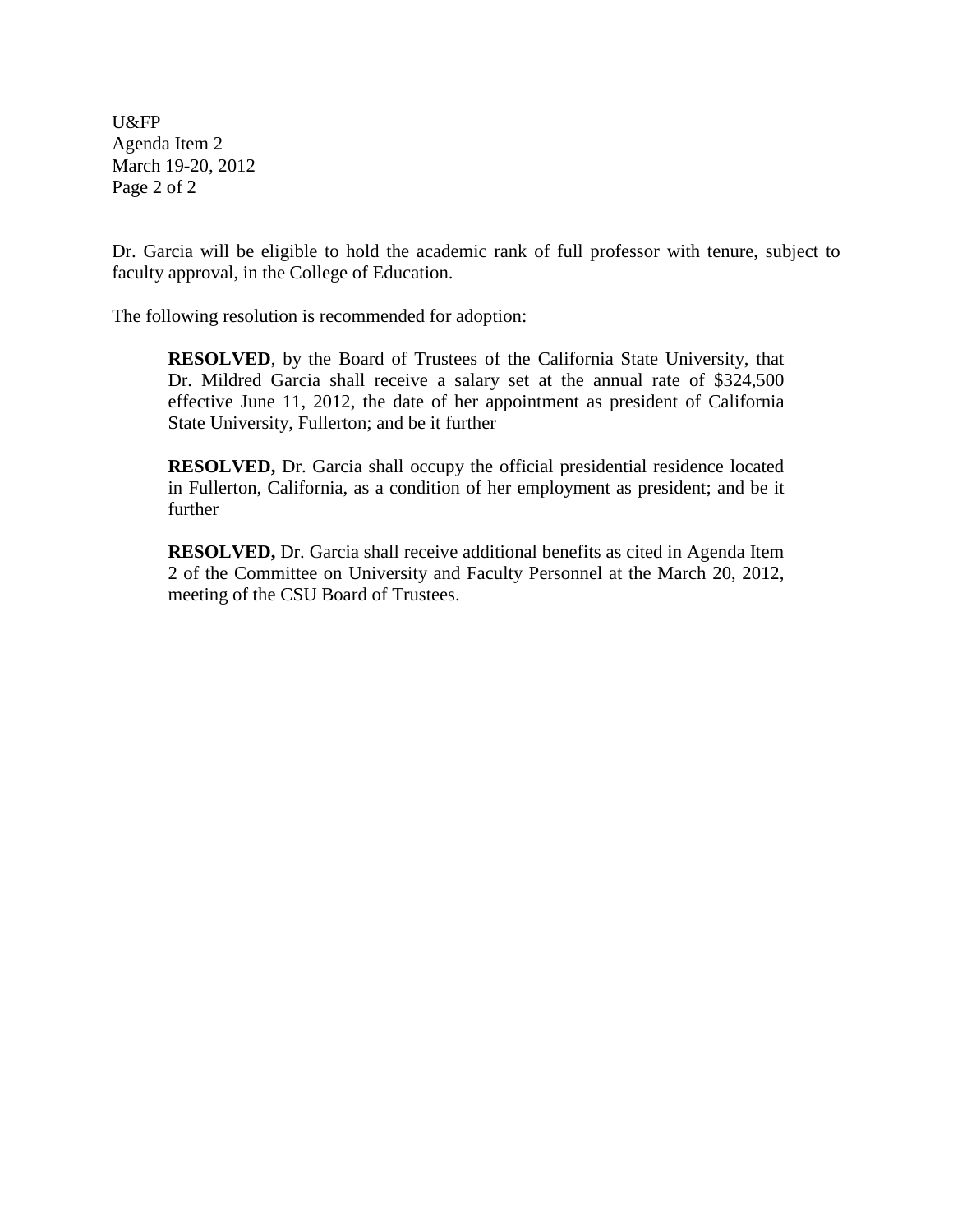#### **Information Item**

Agenda Item 3 March 19-20, 2012 Page 1 of 1

# **COMMITTEE ON UNIVERSITY AND FACULTY PERSONNEL**

#### **Human Resources Strategic Vision and Goals**

# **Presentation By**

Gail E. Brooks Vice Chancellor Human Resources

# **Summary**

In September 2010, the Board endorsed the first CSU vision and goals for Human Resources and asked us to report annually on our progress. We prepared a special website "Moving Forward" that shows CSU's plans and forms the basis for a report to the Board.

The annual update on CSUs vision and goals will be presented at the meeting.